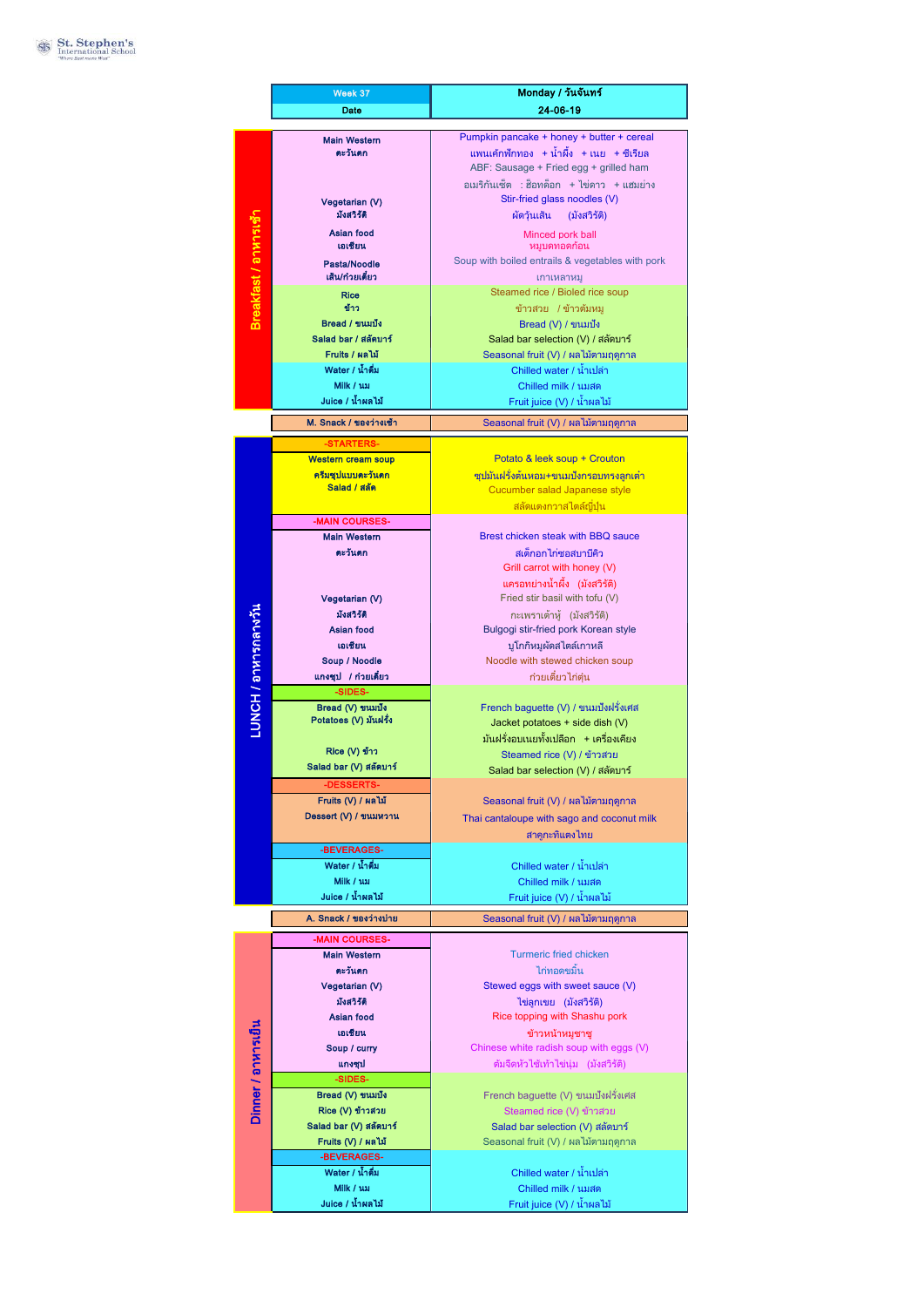|                       | Week 37                                   | Tuesday / วันอังคาร                                                  |
|-----------------------|-------------------------------------------|----------------------------------------------------------------------|
|                       | Date                                      | 25-06-19                                                             |
|                       |                                           |                                                                      |
|                       | <b>Main Western</b>                       | Carrot waffle + honey + butter + cereal                              |
|                       | ตะวันตก                                   | วาฟเฟิ้ลแครอท + น้ำผึ้ง + เนย  + ซีเรียล                             |
|                       |                                           | ABF: Sausage + fried egg + grilled bacon                             |
|                       |                                           | อเมริกันเซ็ต : ฮ็อทด็อก + ไข่ดาว  + เบค่อนย่าง                       |
|                       | Vegetarian (V)                            | Stir-fried beansprout with tofu (V)                                  |
|                       | มังสวิรัติ                                | ผัดถั่วงอกใส่เต้าหู้ (มังสวิรัติ)                                    |
|                       | Asian food                                | Fried chicken wings                                                  |
|                       | เอเชียน                                   | ปีกไก่ทอด                                                            |
|                       | Pasta/Noodle                              | Miso soup seaweed with minced pork                                   |
|                       | เส้น/ก๋วยเตี๋ยว                           | ซุปมิโซะสาหร่ายหมูบด                                                 |
| Breakfast / อาหารเช้า | Rice                                      | Steamed rice / Bioled rice soup                                      |
|                       | ข้าว                                      | ข้าวสวย /ข้าวต้มไก่                                                  |
|                       | Bread / ขนมปัง                            | Bread (V) / ขนมปัง                                                   |
|                       | Salad bar / สลัดบาร์                      | Salad bar selection (V) / สลัดบาร์                                   |
|                       | Fruits / ผลไม้                            | Seasonal fruit (V) / ผลไม้ตามฤดูกาล                                  |
|                       | Water / น้ำดื่ม                           | Chilled water / น้ำเปล่า                                             |
|                       | Milk / ux<br>Juice / น้ำผลไม้             | Chilled milk / นมสด                                                  |
|                       |                                           | Fruit juice (V) / น้ำผลไม้                                           |
|                       | M. Snack / ของว่างเช้า                    | Seasonal fruit (V) / ผลไม้ตามฤดูกาล                                  |
|                       | -STARTERS-                                |                                                                      |
|                       | <b>Western cream soup</b>                 | Cauliflower cream soup + Crouton                                     |
|                       | ครีมซุปแบบตะวันตก                         | <u>ซปครีมดอกกะหล่ำ+ขนมปังกรอบทรงลูกเต๋า</u>                          |
|                       | Salad / สลัด                              | <b>Caesar salad</b>                                                  |
|                       |                                           | ชีซ่าร์สลัด                                                          |
|                       | -MAIN COURSES-                            |                                                                      |
|                       | <b>Main Western</b>                       | Roasted chicken                                                      |
|                       | ตะวันตก                                   | ไก่ย่าง                                                              |
|                       |                                           | Grill pumpkin with honey (V)                                         |
|                       |                                           | ฟักทองย่างอบน้ำผึ้ง (มังสวิรัติ)                                     |
|                       | Vegetarian (V)                            | Stir-fried glass noodles + spicyless minced mushroom (V)             |
|                       | มังสวิรัติ                                | ผัดวุ้นเส้นลาบเห็ดไม่เผ็ด (มังสวิรัติ)                               |
|                       | Asian food                                | Stewed pork leg on rice                                              |
|                       | เอเชียน                                   | ข้าวขาหม                                                             |
|                       | Soup / Noodle                             | Noodle creamy spicyless soup with mushroom (V)                       |
|                       | แกงชุป / ก๋วยเตี๋ยว                       | ก๋วยเตี๋ยวต้มยำน้ำข้นเห็ด (มังสวิรัติ)                               |
| LUNCH / อาหารกลางวัน  | -SIDES-                                   |                                                                      |
|                       | Bread (V) ขนมปัง<br>Potatoes (V) มันฝรั่ง | French baguette (V) / ขนมปังฝรั่งเศส<br>Baked potato + side dish (V) |
|                       |                                           | มันฝรั่งอบ +เครื่องเคียง                                             |
|                       | Rice (V) ข้าว                             | Steamed rice (V) / ข้าวสวย                                           |
|                       | Salad bar (V) สลัดบาร์                    | Salad bar selection (V) / สลัดบาร์                                   |
|                       | -DESSERTS-                                |                                                                      |
|                       | Fruits (V) / ผลไม้                        | Seasonal fruit (V) / ผลไม้ตามฤดูกาล                                  |
|                       | Dessert (V) / ขนมหวาน                     | Black sesame dumpling in coconut milk                                |
|                       |                                           | บัวลอยงาดำปั้น                                                       |
|                       | -BEVERAGES-                               |                                                                      |
|                       | Water / น้ำดื่ม                           | Chilled water / น้ำเปล่า                                             |
|                       | Milk / นม                                 | Chilled milk / นมสด                                                  |
|                       | Juice / น้ำผลไม้                          | Fruit juice (V) / น้ำผลไม้                                           |
|                       |                                           |                                                                      |
|                       | A. Snack / ของว่างบ่าย                    | Seasonal fruit (V) / ผลไม้ตามฤดูกาล                                  |
|                       | -MAIN COURSES-                            |                                                                      |
|                       | <b>Main Western</b>                       | Boiled chicken with herb                                             |
|                       | ตะวันตก                                   | ไก่ต้มสมนไพรฉีก                                                      |
|                       | Vegetarian (V)                            | Basil fried rice mixed (V)                                           |
| Dinner / อาหารเย็น    | มังสวิรัติ                                | ข้าวผัดกระเพราะคลุก (มังสวิรัติ)                                     |
|                       | Asian food                                | Stir fried vegetables with crispy pork                               |
|                       | เอเชียน                                   | ผัดโป๊ยเซียนหมูกรอบ                                                  |
|                       | Soup / curry                              | Stewed pork and eggs soup                                            |
|                       | แกงชุป                                    | พะโล้                                                                |
|                       | -SIDES-                                   |                                                                      |
|                       | Bread (V) ขนมปัง                          | French baguette (V) ขนมปังฝรั่งเศส                                   |
|                       | Rice (V) ข้าวสวย                          | Steamed rice (V) ข้าวสวย                                             |
|                       | Salad bar (V) สลัดบาร์                    | Salad bar selection (V) สลัดบาร์                                     |
|                       | Fruits (V) / ผลไม้                        | Seasonal fruit (V) / ผลไม้ตามฤดูกาล                                  |
|                       | -BEVERAGES-<br>Water / น้ำดื่ม            | Chilled water / น้ำเปล่า                                             |
|                       | Milk / นม                                 | Chilled milk / นมสด                                                  |
|                       |                                           |                                                                      |
|                       | Juice / น้ำผลไม้                          | Fruit juice (V) / น้ำผลไม้                                           |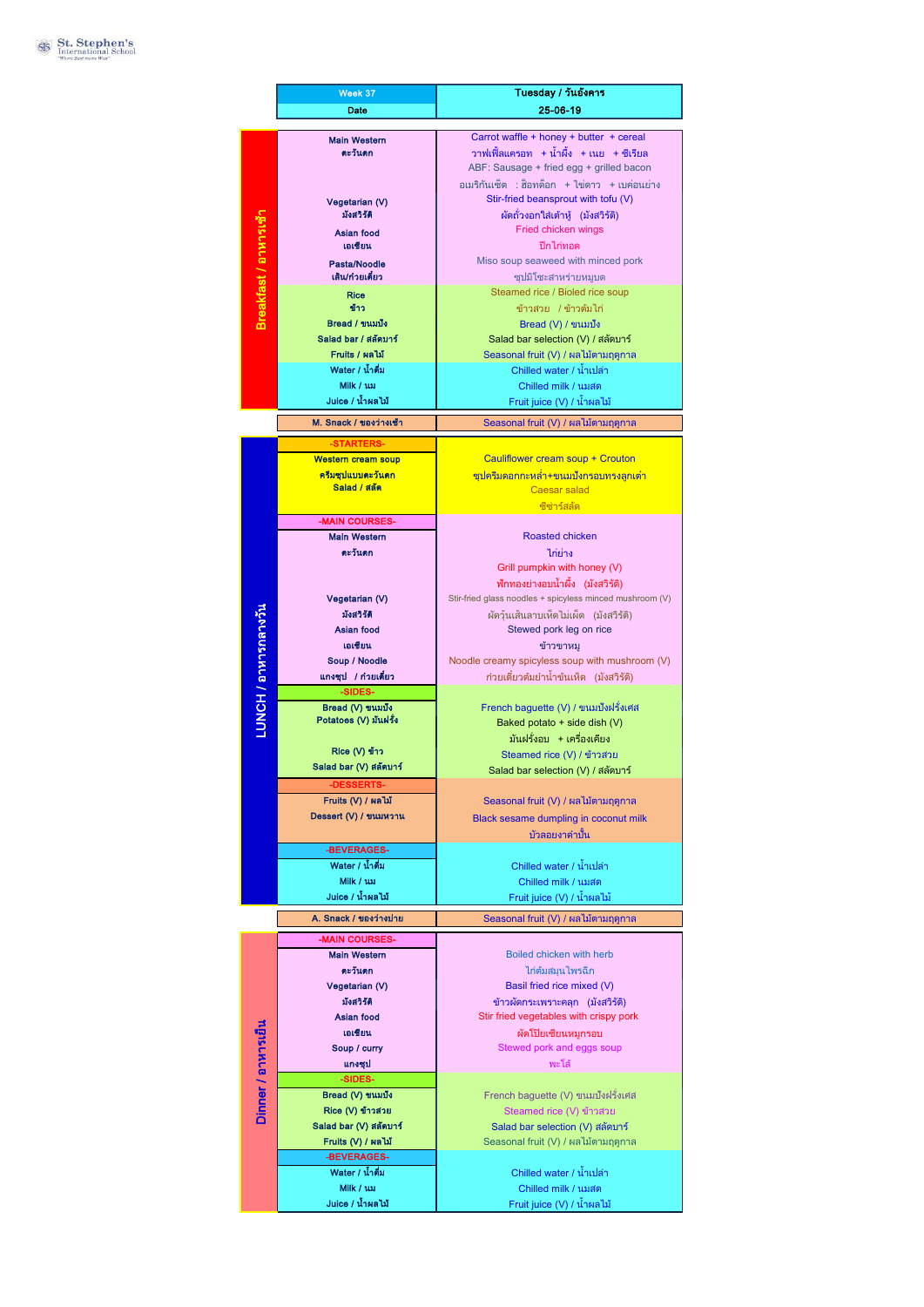|                       | Week 37                                   | Wednesday / วันพุธ                                                                            |
|-----------------------|-------------------------------------------|-----------------------------------------------------------------------------------------------|
|                       | Date                                      | 26-06-19                                                                                      |
|                       |                                           |                                                                                               |
|                       | <b>Main Western</b>                       | French toast + honey + butter + cereal                                                        |
|                       | ตะวันตก                                   | เฟร้นโทส +น้ำผึ้ง +เนย +ชีเรียล                                                               |
|                       |                                           | ABF: Sausage + fried egg + grilled ham                                                        |
|                       |                                           | อเมริกันเซ็ต : ฮ็อทด็อก + ไข่ดาว + แฮมย่าง<br>Stirfried sweet & sour sauce with vegetable (V) |
|                       | Vegetarian (V)<br>มังสวิรัติ              | ผัดเปรี้ยวหวาน (มังสวิรัติ)                                                                   |
|                       | Asian food                                | <b>Fried fishball bar</b>                                                                     |
|                       | เอเซียน                                   | ลกชิ้นปลาเส้นทอด                                                                              |
|                       | Pasta/Noodle                              | Egg noodle with minced pork                                                                   |
|                       | เส้น/ก๋วยเตี๋ยว                           | บะหมี่หมูสับ                                                                                  |
| Breakfast / อาหารเช้า | <b>Rice</b>                               | Steamed rice / Porridge + Chinese fritters                                                    |
|                       | ข้าว                                      | ข้าวสวย /โจ๊ก +ปาท่องโก๋                                                                      |
|                       | Bread / ขนมปัง                            | Bread (V) / ขนมปัง                                                                            |
|                       | Salad bar / สลัดบาร์                      | Salad bar selection (V) / สลัดบาร์                                                            |
|                       | Fruits / ผลไม้                            | Seasonal fruit (V) / ผลไม้ตามฤดูกาล                                                           |
|                       | Water / น้ำดื่ม                           | Chilled water / น้ำเปล่า                                                                      |
|                       | Milk / uxi<br>Juice / น้ำผลไม้            | Chilled milk / นมสด                                                                           |
|                       |                                           | Fruit juice (V) / น้ำผลไม้                                                                    |
|                       | M. Snack / ของว่างเช้า                    | Seasonal fruit (V) / ผลไม้ตามฤดูกาล                                                           |
|                       | -STARTERS-                                |                                                                                               |
|                       | <b>Western cream soup</b>                 | Pumpkin cream soup + Crouton                                                                  |
|                       | ครีมชุปแบบตะวันตก                         | ี่ซุปครีมฟักทอง+ขนมปังกรอบทรงลูกเต๋า                                                          |
|                       | Salad / สลัด                              | Sunflower sprout salad                                                                        |
|                       | -MAIN COURSES-                            | ีสลัดต้นอ่อนทานตะวัน                                                                          |
|                       | <b>Main Western</b>                       | Pork steak with miso sauce                                                                    |
|                       | ตะวันตก                                   | สเต็กหม                                                                                       |
|                       |                                           | Baked Aubergine with honey (V)                                                                |
|                       |                                           | มะเขือม่วงอบน้ำผึ้ง (มังสวิรัติ)                                                              |
|                       | Vegetarian (V)                            | Baked rice with pineapple (V)                                                                 |
|                       | มังสวิรัติ                                | ข้าวอบสับปะรด (มังสวิรัติ)                                                                    |
|                       | Asian food                                | Stir fried chicken with cashew nuts (not spicy)                                               |
|                       | เอเชียน                                   | ไก่ผัดเม็ดมะม่วงหิมพานต์ไม่เผ็ด                                                               |
|                       | Soup / Noodle                             | Noodle with fishball                                                                          |
| LUNCH / อาหารกลางวัน  | แกงชุป / ก๋วยเตี๋ยว                       | ก๋วยเตี๋ยวลูกชิ้นปลา                                                                          |
|                       | -SIDES-                                   |                                                                                               |
|                       | Bread (V) ขนมปัง<br>Potatoes (V) มันฝรั่ง | French baguette (V) / ขนมปังฝรั่งเศส                                                          |
|                       |                                           | Crispy roasted potato + side dish (V)<br>มันฝรั่งอบย่าง +เครื่องเคียง                         |
|                       | Rice (V) ข้าว                             | Steamed rice (V) / ข้าวสวย                                                                    |
|                       | Salad bar (V) สลัดบาร์                    | Salad bar selection (V) / สลัดบาร์                                                            |
|                       | -DESSERTS-                                |                                                                                               |
|                       | Fruits (V) / ผลไม้                        | Seasonal fruit (V) / ผลไม้ตามฤดูกาล                                                           |
|                       | Dessert (V) / ขนมหวาน                     | Sweet noodles in coconut milk syrup                                                           |
|                       |                                           | ช่าหริ่ม                                                                                      |
|                       | -BEVERAGES-                               |                                                                                               |
|                       | Water / น้ำดื่ม                           | Chilled water / น้ำเปล่า                                                                      |
|                       | Milk / นม                                 | Chilled milk / นมสด                                                                           |
|                       | Juice / น้ำผลไม้                          | Fruit juice (V) / น้ำผลไม้                                                                    |
|                       | A. Snack / ของว่างบ่าย                    | Seasonal fruit (V) / ผลไม้ตามฤดูกาล                                                           |
|                       | -MAIN COURSES-                            |                                                                                               |
|                       | <b>Main Western</b>                       | Fried minced porkball                                                                         |
| Dinner / อาหารเย็น    | ตะวันตก                                   | หมบดก้อนทอด                                                                                   |
|                       | Vegetarian (V)                            | Fried eggs with tomatoes (V)                                                                  |
|                       | มังสวิรัติ                                | ไข่ผัดมะเขือเทศ (มังสวิรัติ)                                                                  |
|                       | Asian food                                | Fried rice with Japanese curry chicken                                                        |
|                       | เอเชียน                                   | ข้าวผัดแกงกะหรี่ไก่ญี่ป่น                                                                     |
|                       | Soup / curry                              | Seaweed clear soup                                                                            |
|                       | แกงชุป<br>-SIDES-                         | แกงจืดสาหร่าย                                                                                 |
|                       | Bread (V) ขนมปัง                          | French baguette (V) ขนมปังฝรั่งเศส                                                            |
|                       | Rice (V) ข้าวสวย                          | Steamed rice (V) ข้าวสวย                                                                      |
|                       | Salad bar (V) สลัดบาร์                    | Salad bar selection (V) สลัดบาร์                                                              |
|                       | Fruits (V) / ผลไม้                        | Seasonal fruit (V) / ผลไม้ตามฤดูกาล                                                           |
|                       | -BEVERAGES-                               |                                                                                               |
|                       | Water / น้ำดื่ม                           | Chilled water / น้ำเปล่า                                                                      |
|                       | Milk / ux                                 | Chilled milk / นมสด                                                                           |
|                       | Juice / น้ำผลไม้                          | Fruit juice (V) / น้ำผลไม้                                                                    |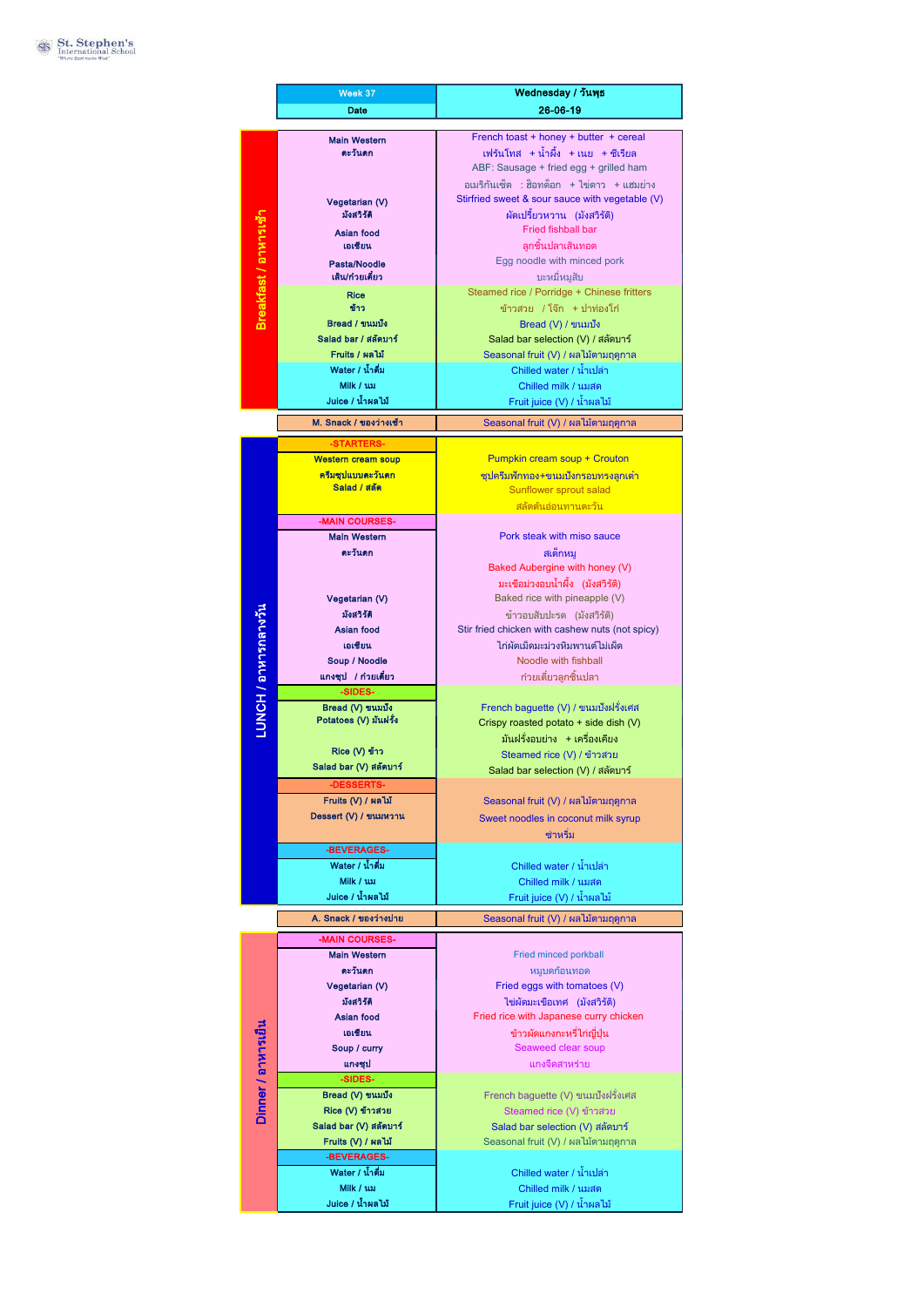|                       | Week 37                                   | Thursday / วันพฤหัสบดี                                                             |
|-----------------------|-------------------------------------------|------------------------------------------------------------------------------------|
|                       | Date                                      | 27-06-19                                                                           |
|                       |                                           |                                                                                    |
|                       | <b>Main Western</b>                       | Corn crepe + honey + butter + cereal                                               |
|                       | ตะวันตก                                   | เครปข้าวโพด + น้ำผึ้ง + เนย  + ซีเรียล<br>ABF: Sausage + fried egg + grilled bacon |
|                       |                                           | อเมริกันเซ็ต : ฮ็อทด็อก + ไข่ดาว + เบค่อนย่าง                                      |
|                       |                                           | Stir-fried Chinese Morning Glory (V)                                               |
|                       | Vegetarian (V)<br>มังสวิรัติ              | ผัดผักบุ้ง (มังสวิรัติ)                                                            |
|                       | Asian food                                | Boiled brest chicken with soy sauce                                                |
|                       | เอเชียน                                   | อกไก่ต้มฑอส                                                                        |
|                       | Pasta/Noodle                              | Japanese noodle                                                                    |
| Breakfast / อาหารเช้า | เส้น/ก๋วยเตี๋ยว                           | ราเมงน้ำข้น                                                                        |
|                       | Rice                                      | Steamed rice / Bioled rice soup                                                    |
|                       | ข้าว                                      | ข้าวสวย /ข้าวต้ม                                                                   |
|                       | Bread / ขนมปัง                            | Bread (V) / ขนมปัง                                                                 |
|                       | Salad bar / สลัดบาร์                      | Salad bar selection (V) / สลัดบาร์                                                 |
|                       | Fruits / ผลไม้<br>Water / น้ำดื่ม         | Seasonal fruit (V) / ผลไม้ตามฤดูกาล                                                |
|                       | Milk / uxi                                | Chilled water / น้ำเปล่า<br>Chilled milk / นมสด                                    |
|                       | Juice / น้ำผลไม้                          | Fruit juice (V) / น้ำผลไม้                                                         |
|                       |                                           |                                                                                    |
|                       | M. Snack / ของว่างเช้า                    | Seasonal fruit (V) / ผลไม้ตามฤดูกาล                                                |
|                       | STARTERS-                                 |                                                                                    |
|                       | <b>Western cream soup</b>                 | Spinach cream soup + Crouton                                                       |
|                       | ุครีมซุปแบบตะวันตก                        | ชุปครีมผักโขม+ขนมปังกรอบทรงลูกเต๋า                                                 |
|                       | Salad / สลัด                              | Corn salad                                                                         |
|                       | -MAIN COURSES-                            | สลัดข้าวโพด                                                                        |
|                       | <b>Main Western</b>                       | <b>Roasted pork</b>                                                                |
|                       | ตะวันตก                                   |                                                                                    |
|                       |                                           | หมูอบ<br>Spring roll mixed vegie (V)                                               |
|                       |                                           | ปอเปี๊ยะห่อผักสด (มังสวิรัติ)                                                      |
|                       | Vegetarian (V)                            | Penne with mushroom sauce (V)                                                      |
|                       | มังสวิรัติ                                | เพนเน่ซอสเห็ด (มังสวิรัติ)                                                         |
|                       | Asian food                                | Spicyless tom yum chicken                                                          |
|                       | เอเชียน                                   | ต้มยำไก่ไม่เผ็ด                                                                    |
|                       | Soup / Noodle                             | Stir fried noodle in black soy sauce with pork                                     |
|                       | แกงชุป / ก๋วยเตี๋ยว                       | ผัดซีอิ๊วหม                                                                        |
| LUNCH / อาหารกลางวัน  | -SIDES-                                   |                                                                                    |
|                       | Bread (V) ขนมปัง<br>Potatoes (V) มันฝรั่ง | French baguette (V) / ขนมปังฝรั่งเศส<br>Mash potato + Grilled vegetable (V)        |
|                       |                                           | มันฝรั่งบด+เครื่องเคียง                                                            |
|                       | Rice (V) ข้าว                             | Steamed rice (V) / ข้าวสวย                                                         |
|                       | Salad bar (V) สลัดบาร์                    | Salad bar selection (V) / สลัดบาร์                                                 |
|                       | -DESSERTS-                                |                                                                                    |
|                       | Fruits (V) / ผลไม้                        | Seasonal fruit (V) / ผลไม้ตามฤดูกาล                                                |
|                       | Dessert (V) / ขนมหวาน                     | Cendol in coconut milk                                                             |
|                       |                                           | ิลอดช่อง                                                                           |
|                       | -BEVERAGES-                               |                                                                                    |
|                       | Water / น้ำดื่ม                           | Chilled water / น้ำเปล่า                                                           |
|                       | Milk / นม                                 | Chilled milk / นมสด                                                                |
|                       | Juice / น้ำผลไม้                          | Fruit juice (V) / น้ำผลไม้                                                         |
|                       | A. Snack / ของว่างบ่าย                    | Seasonal fruit (V) / ผลไม้ตามฤดูกาล                                                |
|                       | -MAIN COURSES-                            |                                                                                    |
|                       | <b>Main Western</b>                       | <b>Pork Schnitzel</b>                                                              |
|                       | ตะวันตก                                   | ชนิทเซิลหม                                                                         |
|                       | Vegetarian (V)                            | Stir fried broccoli with tofu (V)                                                  |
| Dinner / อาหารเย็น    | มังสวิรัติ                                | บล็อคโคลี่ผัดเต้าหู้ (มังสวิรัติ)                                                  |
|                       | Asian food                                | Seefood Suki without broth                                                         |
|                       | เอเชียน                                   | ผัดสกี้แห้งทะเล                                                                    |
|                       | Soup / curry                              | Miso Japanese soup                                                                 |
|                       | แกงชุป<br>-SIDES-                         | มิโซะซป                                                                            |
|                       | Bread (V) ขนมปัง                          | French baguette (V) ขนมปังฝรั่งเศส                                                 |
|                       | Rice (V) ข้าวสวย                          | Steamed rice (V) ข้าวสวย                                                           |
|                       | Salad bar (V) สลัดบาร์                    | Salad bar selection (V) สลัดบาร์                                                   |
|                       | Fruits (V) / ผลไม้                        | Seasonal fruit (V) / ผลไม้ตามฤดูกาล                                                |
|                       | -BEVERAGES-                               |                                                                                    |
|                       | Water / น้ำดื่ม                           | Chilled water / น้ำเปล่า                                                           |
|                       | Milk / นม                                 | Chilled milk / นมสด                                                                |
|                       | Juice / น้ำผลไม้                          | Fruit juice (V) / น้ำผลไม้                                                         |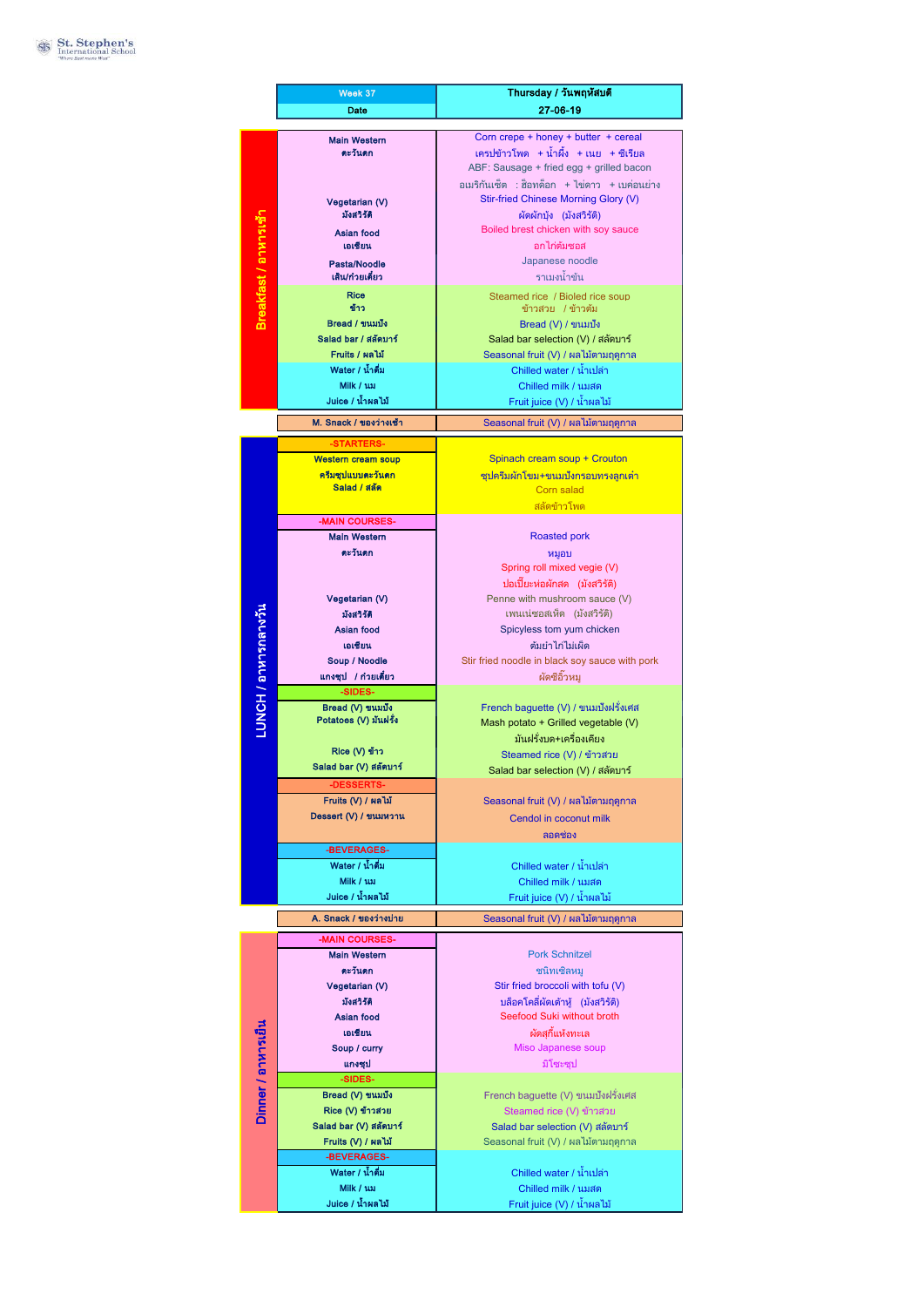|                       | Week 37                                 | Friday / วันศุกร์                                                     |
|-----------------------|-----------------------------------------|-----------------------------------------------------------------------|
|                       | Date                                    | 28-06-19                                                              |
|                       |                                         | Chocolate waffle + honey + butter + cereal                            |
|                       | <b>Main Western</b><br>ตะวันตก          | วาฟเฟิ้ลช็อคโกแลต +น้ำผึ้ง +เนย +ชีเรียล                              |
|                       |                                         | ABF: Sausage + fried egg + grilled ham                                |
|                       |                                         | อเมริกันเซ็ต :ส็อทด็อก +ไข่ดาว +แฮมย่าง                               |
|                       | Vegetarian (V)                          | Stir-fried brocoli and mix veggies (V)                                |
|                       | มังสวิรัติ                              | ผัดบร็อคโคลี่และผักรวม (มังสวิรัติ)                                   |
|                       | Asian food                              | Roasted pork with herb                                                |
|                       | เอเซียน                                 | หมูอบสมุนไพร<br>Paste of rice flour with pork                         |
|                       | Pasta/Noodle<br>เส้น/ก๋วยเตี๋ยว         | ก๋วยจั๊บหม                                                            |
| Breakfast / อาหารเช้า | <b>Rice</b>                             | Steamed rice / Porridge + Chinese fritters                            |
|                       | ข้าว                                    | ข้าวสวย /โจ๊ก +ปาท่องโก๋                                              |
|                       | Bread / ขนมปัง                          | Bread (V) / ขนมปัง                                                    |
|                       | Salad bar / สลัดบาร์                    | Salad bar selection (V) / สลัดบาร์                                    |
|                       | Fruits / ผลไม้<br>Water / น้ำดื่ม       | Seasonal fruit (V) / ผลไม้ตามฤดูกาล<br>Chilled water / น้ำเปล่า       |
|                       | Milk / uxi                              | Chilled milk / นมสด                                                   |
|                       | Juice / น้ำผลไม้                        | Fruit juice (V) / น้ำผลไม้                                            |
|                       | M. Snack / ของว่างเช้า                  |                                                                       |
|                       |                                         | Seasonal fruit (V) / ผลไม้ตามฤดูกาล                                   |
|                       | -STARTERS-<br><b>Western cream soup</b> | Corn cream soup + Crouton                                             |
|                       | ครีมชุปแบบตะวันตก                       | ิครีมซุปข้าวโพด+ขนมปังกรอบทรงลูกเต๋า                                  |
|                       | Salad / สลัด                            | Pineapple salad                                                       |
|                       |                                         | สลัดสับปะรด                                                           |
|                       | -MAIN COURSES-                          |                                                                       |
|                       | <b>Main Western</b>                     | Battered fish & chip                                                  |
|                       | ตะวันตก                                 | ปลาชุปแป้งทอด+มันฝรั่งเฟร้นช์ฟรายทอด<br>Baked spinach with cheese (V) |
|                       |                                         | ผักโขมอบซีส (มังสวิรัติ)                                              |
|                       | Vegetarian (V)                          | Traditional mushroom lasagne (V)                                      |
|                       | มังสวิรัติ                              | ลาซานญ่าเห็ด (มังสวิรัติ)                                             |
|                       | Asian food                              | Pork with yellow curry paste                                          |
|                       | เอเชียน                                 | คั่วกลิ้งหม                                                           |
|                       | Soup / Noodle                           | Suki mixed meat                                                       |
| LUNCH / อาหารกลางวัน  | แกงชุป / ก๋วยเตี๋ยว<br>-SIDES-          | สกี้รวมมิตร                                                           |
|                       | Bread (V) ขนมปัง                        | French baguette (V) / ขนมปังฝรั่งเศส                                  |
|                       | Potatoes (V) มันฝรั่ง                   | Croquettes potatoes + side dish (V)                                   |
|                       |                                         | มันโครเกต +เครื่องเคียง                                               |
|                       | Rice (V) ข้าว<br>Salad bar (V) สลัดบาร์ | Steamed rice (V) / ข้าวสวย                                            |
|                       | -DESSERTS-                              | Salad bar selection (V) / สลัดบาร์                                    |
|                       | Fruits (V) / ผลไม้                      | Seasonal fruit (V) / ผลไม้ตามฤดูกาล                                   |
|                       | Dessert (V) / ขนมหวาน                   | Apple crumble + Ice cream                                             |
|                       |                                         | แอ๊ปเปิ้ลครัมเบิ้ล +ไอศครีม                                           |
|                       | -BEVERAGES-                             |                                                                       |
|                       | Water / น้ำดื่ม                         | Chilled water / น้ำเปล่า                                              |
|                       | Milk / นม                               | Chilled milk / นมสด                                                   |
|                       | Juice / น้ำผลไม้                        | Fruit juice (V) / น้ำผลไม้                                            |
|                       | A. Snack / ของว่างบ่าย                  | Seasonal fruit (V) / ผลไม้ตามฤดูกาล                                   |
|                       | -MAIN COURSES-                          |                                                                       |
|                       | <b>Main Western</b>                     | <b>Grilled chicken breast</b>                                         |
|                       | ตะวันตก<br>Vegetarian (V)               | อกไก่ย่าง<br>Stir fried tofu with black pepper (V)                    |
| Dinner / อาหารเย็น    | มังสวิรัติ                              | เต้าหู้ขาวผัดพริกไทยดำ (มังสวิรัติ)                                   |
|                       | Asian food                              | Yakisoba Japanese noodle style                                        |
|                       | เอเชียน                                 | ยากิโซบะ                                                              |
|                       | Soup / curry                            | Tom Yum Creamy Soup with Mushroom (V)                                 |
|                       | แกงชุป                                  | ต้มยำเห็ดน้ำข้น (มังสวิรัติ)                                          |
|                       | -SIDES-<br>Bread (V) ขนมปัง             |                                                                       |
|                       | Rice (V) ข้าวสวย                        | French baguette (V) ขนมปังฝรั่งเศส<br>Steamed rice (V) ข้าวสวย        |
|                       | Salad bar (V) สลัดบาร์                  | Salad bar selection (V) สลัดบาร์                                      |
|                       | Fruits (V) / ผลไม้                      | Seasonal fruit (V) / ผลไม้ตามฤดูกาล                                   |
|                       | -BEVERAGES-                             |                                                                       |
|                       | Water / น้ำดื่ม                         | Chilled water / น้ำเปล่า                                              |
|                       | Milk / นม                               | Chilled milk / นมสด                                                   |
|                       | Juice / น้ำผลไม้                        | Fruit juice (V) / น้ำผลไม้                                            |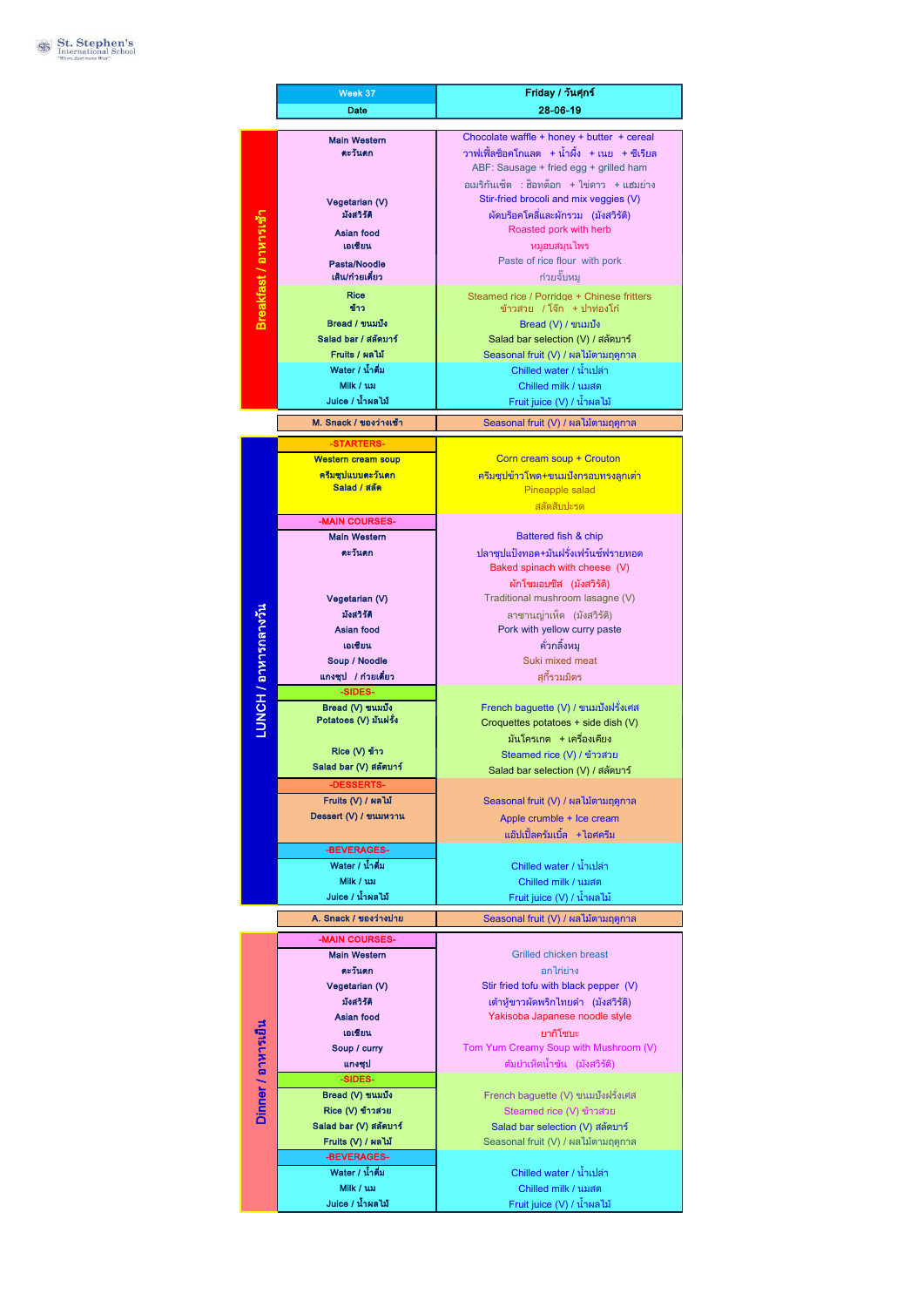|                       | Week 37                                | Saturday / วันเสาร์                                                         |
|-----------------------|----------------------------------------|-----------------------------------------------------------------------------|
|                       | Date                                   | 29-06-19                                                                    |
|                       |                                        |                                                                             |
|                       | <b>Main Western</b><br>ตะวันตก         | French toast + honey + butter + cereal<br>เฟร้นโทส +น้ำผึ้ง +เนย +ชีเรียล   |
|                       |                                        | ABF: Sausage + fried egg + grilled bacon                                    |
|                       |                                        | อเมริกันเซ็ต : ฮ็อทด็อก + ไข่ดาว + เบค่อนย่าง                               |
|                       |                                        | Stir-fried cauliflower (V)                                                  |
|                       | Vegetarian (V)<br>มังสวิรัติ           | ผัดกะหล่ำดอก (มังสวิรัติ)                                                   |
|                       | Asian food                             | Fried fish fingers                                                          |
|                       | เอเชียน                                | ปลาแท่งชบแป้งทอด                                                            |
|                       | Pasta/Noodle                           | Clear soup with glass noodle & minced pork                                  |
| Breakfast / อาหารเช้า | เส้น/ก๋วยเตี๋ยว                        | แกงจืดวุ้นเส้นหมูสับ                                                        |
|                       | <b>Rice</b>                            | Steamed rice / Bioled rice soup                                             |
|                       | ข้าว                                   | ข้าวสวย /ข้าวต้ม                                                            |
|                       | Bread / ขนมปัง                         | Bread (V) / ขนมปัง                                                          |
|                       | Salad bar / สลัดบาร์<br>Fruits / ผลไม้ | Salad bar selection (V) / สลัดบาร์                                          |
|                       | Water / น้ำดื่ม                        | Seasonal fruit (V) / ผลไม้ตามฤดูกาล<br>Chilled water / น้ำเปล่า             |
|                       | Milk / uxi                             | Chilled milk / นมสด                                                         |
|                       | Juice / น้ำผลไม้                       | Fruit juice (V) / น้ำผลไม้                                                  |
|                       |                                        |                                                                             |
|                       | M. Snack / ของว่างเช้า                 | Seasonal fruit (V) / ผลไม้ตามฤดูกาล                                         |
|                       |                                        |                                                                             |
|                       | <b>Western cream soup</b>              | Creamy tomato soup + Crouton                                                |
|                       | ครีมซุปแบบตะวันตก<br>Salad / สลัด      | ีซูปครีมมะเขือเทศ+ขนมปังกรอบทรงลูกเต๋า                                      |
|                       |                                        | <b>Mixed fruit salad</b><br>สลัดผลไม้รวม                                    |
|                       | -MAIN COURSES-                         |                                                                             |
|                       | <b>Main Western</b>                    | Chicken nugget                                                              |
|                       | ตะวันตก                                | นักเก็ตไก่ทอด                                                               |
|                       |                                        | Baked zucchini with honey (V)                                               |
|                       |                                        | บวบอบน้ำผึ้ง (มังสวิรัติ)                                                   |
|                       | Vegetarian (V)                         | Spagetti cabonara (V)                                                       |
|                       | มังสวิรัติ                             | สปาเกตตี้คาโบนาร่า (มังสวิรัติ)                                             |
|                       | Asian food                             | Stir fried pork with curry powder                                           |
|                       | เอเชียน                                | หมผัดผงกะหรี                                                                |
|                       | Soup / Noodle                          | Sukhothai noodle style with pork                                            |
|                       | แกงชุป / ก๋วยเตี๋ยว<br>-SIDES-         | ก๋วยเตี๋ยวสุโขทัยหมู                                                        |
| LUNCH / อาหารกลางวัน  | Bread (V) ขนมปัง                       | French baguette (V) / ขนมปังฝรั่งเศส                                        |
|                       | Potatoes (V) มันฝรั่ง                  | Stuffed mashed potato + side dish (V)                                       |
|                       |                                        | มันฝรั่งบดทอดสอดไส้ชีส + เครื่องเคียง                                       |
|                       | Rice (V) ข้าว                          | Steamed rice (V) / ข้าวสวย                                                  |
|                       | Salad bar (V) สลัดบาร์                 | Salad bar selection (V) / สลัดบาร์                                          |
|                       | -DESSERTS-                             |                                                                             |
|                       | Fruits (V) / ผลไม้                     | Seasonal fruit (V) / ผลไม้ตามฤดูกาล                                         |
|                       | Dessert (V) / ขนมหวาน                  | Sago in coconut milk with corn                                              |
|                       |                                        | สาคเปียกข้าวโพด                                                             |
|                       | -BEVERAGES-<br>Water / น้ำดื่ม         | Chilled water / น้ำเปล่า                                                    |
|                       | Milk / นม                              | Chilled milk / นมสด                                                         |
|                       | Juice / น้ำผลไม้                       | Fruit juice (V) / น้ำผลไม้                                                  |
|                       | A. Snack / ของว่างบ่าย                 |                                                                             |
|                       |                                        | Seasonal fruit (V) / ผลไม้ตามฤดูกาล                                         |
|                       | -MAIN COURSES-                         |                                                                             |
| Dinner / อาหารเย็น    | <b>Main Western</b>                    | Fried minced chicken                                                        |
|                       | ตะวันตก                                | ไก่ก้อนทอด                                                                  |
|                       | Vegetarian (V)<br>มังสวิรัติ           | Steamed Oringi Mushroom white rice (V)                                      |
|                       | Asian food                             | ข้าวมันเห็ดออรินจิ (มังสวิรัติ)<br>Stir-fried water spinach with salted egg |
|                       | เอเชียน                                | ผัดผักบังไข่เค็ม                                                            |
|                       | Soup / curry                           | Pumpkin with minced pork and garlic soup                                    |
|                       | แกงชุป                                 | แกงจืดฟักทองหมูสับ                                                          |
|                       | -SIDES-                                |                                                                             |
|                       | Bread (V) ขนมปัง                       | French baguette (V) ขนมปังฝรั่งเศส                                          |
|                       | Rice (V) ข้าวสวย                       | Steamed rice (V) ข้าวสวย                                                    |
|                       | Salad bar (V) สลัดบาร์                 | Salad bar selection (V) สลัดบาร์                                            |
|                       | Fruits (V) / ผลไม้                     | Seasonal fruit (V) / ผลไม้ตามฤดูกาล                                         |
|                       | -BEVERAGES-                            |                                                                             |
|                       | Water / น้ำดื่ม<br>Milk / นม           | Chilled water / น้ำเปล่า                                                    |
|                       | Juice / น้ำผลไม้                       | Chilled milk / นมสด<br>Fruit juice (V) / น้ำผลไม้                           |
|                       |                                        |                                                                             |